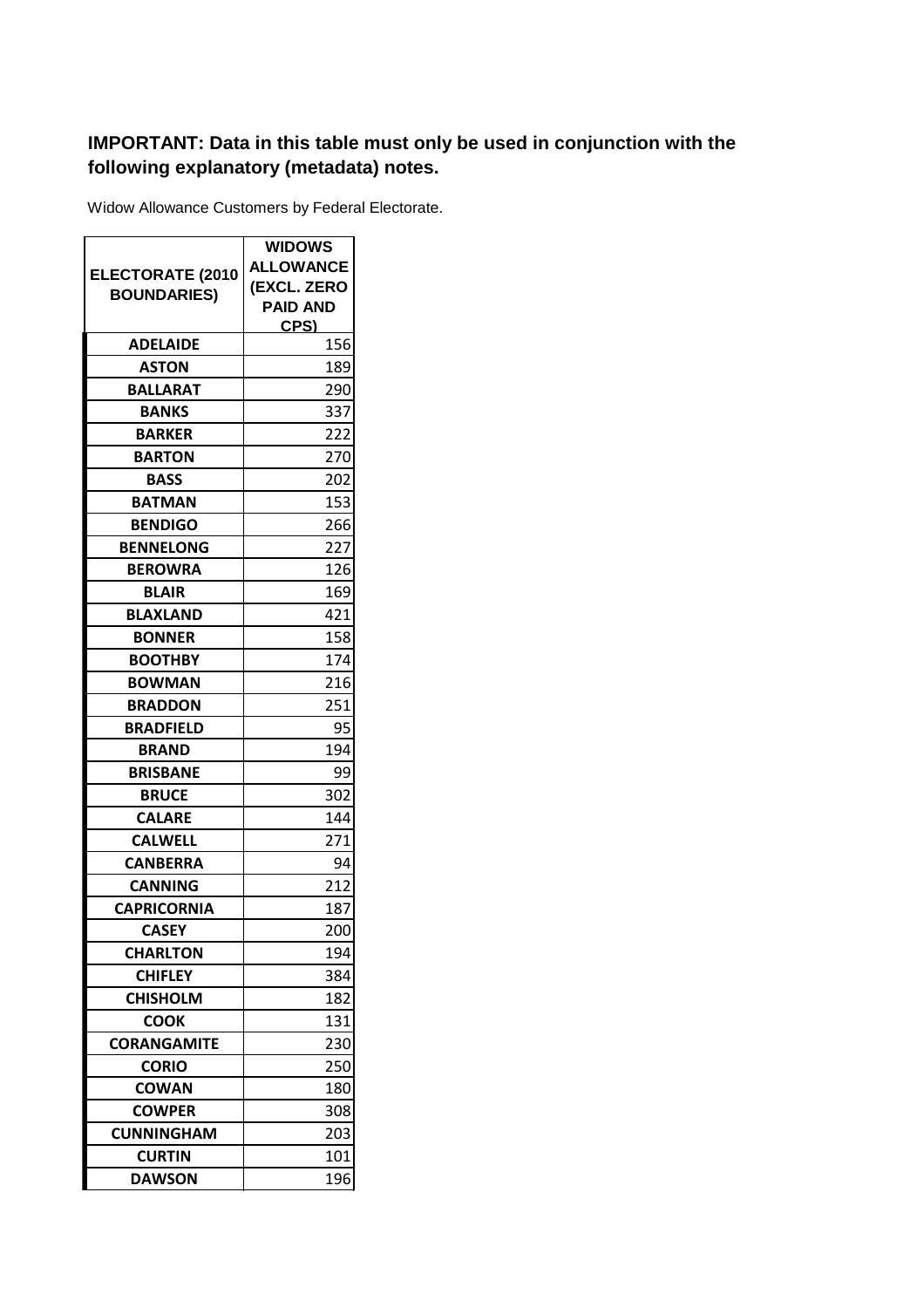| <b>DEAKIN</b>          | 180 |
|------------------------|-----|
| <b>DENISON</b>         | 149 |
| <b>DICKSON</b>         | 159 |
| <b>DOBELL</b>          | 215 |
| <b>DUNKLEY</b>         | 254 |
| <b>DURACK</b>          | 106 |
| <b>EDEN-MONARO</b>     | 208 |
| <b>FADDEN</b>          | 282 |
| <b>FAIRFAX</b>         | 303 |
| <b>FARRER</b>          | 165 |
| <b>FISHER</b>          | 227 |
| <b>FLINDERS</b>        | 267 |
| <b>FLYNN</b>           | 167 |
| <b>FORDE</b>           | 201 |
| <b>FORREST</b>         | 178 |
| <b>FOWLER</b>          | 537 |
| FRANKLIN               | 141 |
| <b>FRASER</b>          | 108 |
| <b>FREMANTLE</b>       | 150 |
| GELLIBRAND             | 276 |
| <b>GILMORE</b>         | 246 |
| <b>GIPPSLAND</b>       | 239 |
| <b>GOLDSTEIN</b>       | 121 |
| <b>GORTON</b>          | 373 |
| <b>GRAYNDLER</b>       | 202 |
| <b>GREENWAY</b>        | 255 |
| <b>GREY</b>            | 213 |
| GRIFFITH               | 127 |
| <b>GROOM</b>           | 178 |
| <b>HASLUCK</b>         | 208 |
| <b>HERBERT</b>         | 155 |
| <b>HIGGINS</b>         | 104 |
| <b>HINDMARSH</b>       | 165 |
| <b>HINKLER</b>         | 290 |
| HOLT                   | 309 |
| HOTHAM                 | 260 |
| <b>HUGHES</b>          | 184 |
| <b>HUME</b>            | 171 |
| <b>HUNTER</b>          | 169 |
| <b>INDI</b>            | 244 |
| <b>ISAACS</b>          | 282 |
| <b>JAGAJAGA</b>        | 161 |
| <b>KENNEDY</b>         | 214 |
| <b>KINGSFORD SMITH</b> | 213 |
| <b>KINGSTON</b>        | 245 |
| <b>KOOYONG</b>         | 100 |
| <b>LA TROBE</b>        | 189 |
| <b>LALOR</b>           | 321 |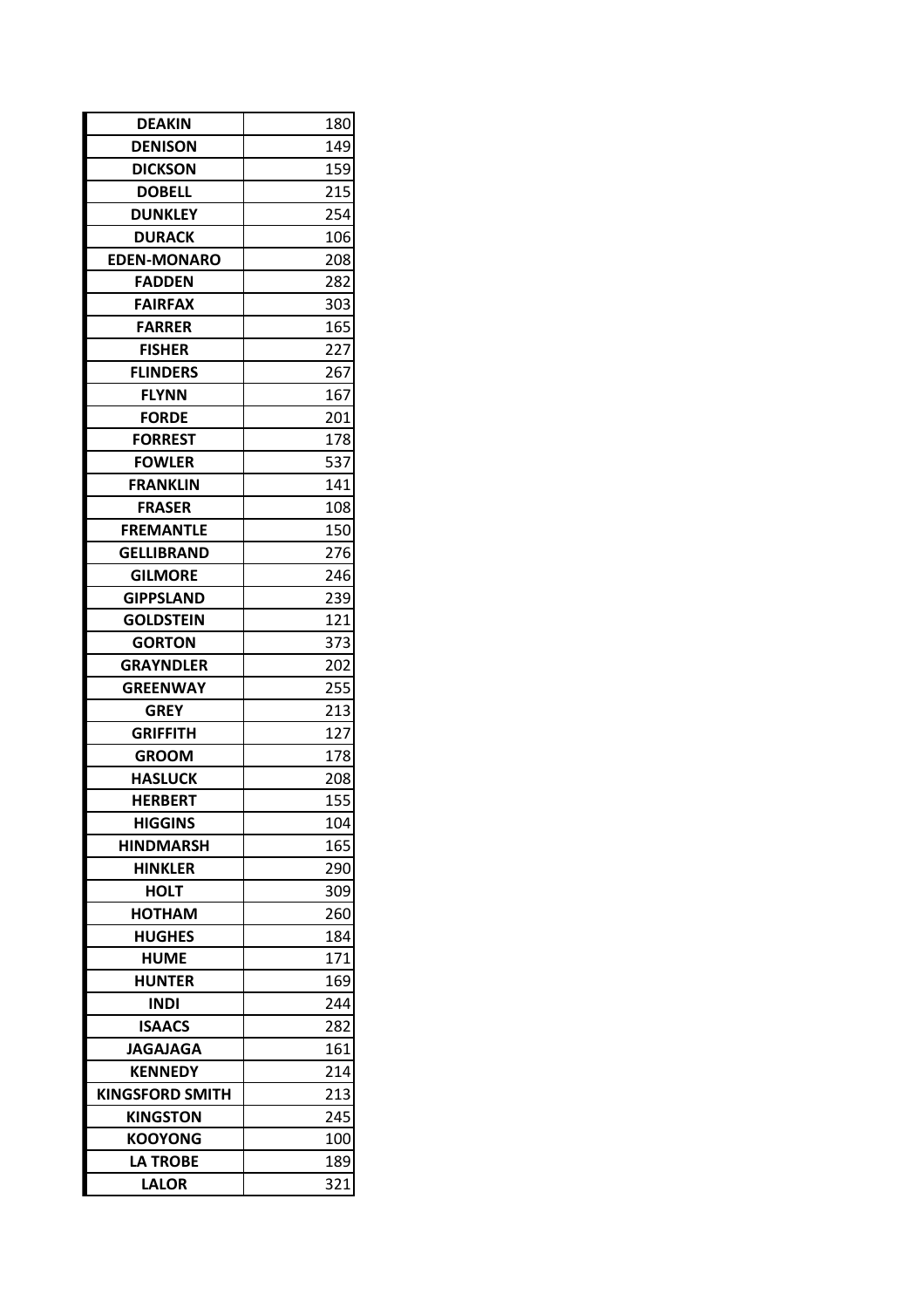| <b>LEICHHARDT</b>      | 209 |  |
|------------------------|-----|--|
| <b>LILLEY</b>          | 185 |  |
| <b>LINDSAY</b>         | 225 |  |
| <b>LINGIARI</b>        | 93  |  |
| <b>LONGMAN</b>         | 269 |  |
| <b>LYNE</b>            | 272 |  |
| <b>LYONS</b>           | 252 |  |
| <b>MACARTHUR</b>       | 219 |  |
| <b>MACKELLAR</b>       | 106 |  |
| <b>MACQUARIE</b>       | 204 |  |
| <b>MAKIN</b>           | 210 |  |
| <b>MALLEE</b>          | 200 |  |
| <b>MARANOA</b>         | 240 |  |
| <b>MARIBYRNONG</b>     | 231 |  |
| <b>MAYO</b>            | 212 |  |
| <b>MCEWEN</b>          | 214 |  |
| <b>MCMAHON</b>         | 347 |  |
| <b>MCMILLAN</b>        | 237 |  |
| <b>MCPHERSON</b>       | 288 |  |
| <b>MELBOURNE</b>       | 220 |  |
| <b>MELBOURNE PORTS</b> | 142 |  |
| <b>MENZIES</b>         | 174 |  |
| <b>MITCHELL</b>        | 168 |  |
| <b>MONCRIEFF</b>       | 318 |  |
| <b>MOORE</b>           | 122 |  |
| <b>MORETON</b>         | 191 |  |
| <b>MURRAY</b>          | 177 |  |
| <b>NEW ENGLAND</b>     | 225 |  |
| <b>NEWCASTLE</b>       | 165 |  |
| <b>NORTH SYDNEY</b>    | 118 |  |
| <b>O'CONNOR</b>        | 167 |  |
| <b>OXLEY</b>           | 203 |  |
| <b>PAGE</b>            | 269 |  |
| <b>PARKES</b>          | 189 |  |
| <b>PARRAMATTA</b>      | 313 |  |
| <b>PATERSON</b>        | 225 |  |
| <b>PEARCE</b>          | 166 |  |
| <b>PERTH</b>           | 178 |  |
| <b>PETRIE</b>          | 263 |  |
| <b>PORT ADELAIDE</b>   | 266 |  |
| <b>RANKIN</b>          | 265 |  |
| <b>REID</b>            | 242 |  |
| <b>RICHMOND</b>        | 302 |  |
| <b>RIVERINA</b>        | 141 |  |
| <b>ROBERTSON</b>       | 236 |  |
| <b>RYAN</b>            | 111 |  |
| <b>SCULLIN</b>         | 176 |  |
| <b>SHORTLAND</b>       | 212 |  |
|                        |     |  |